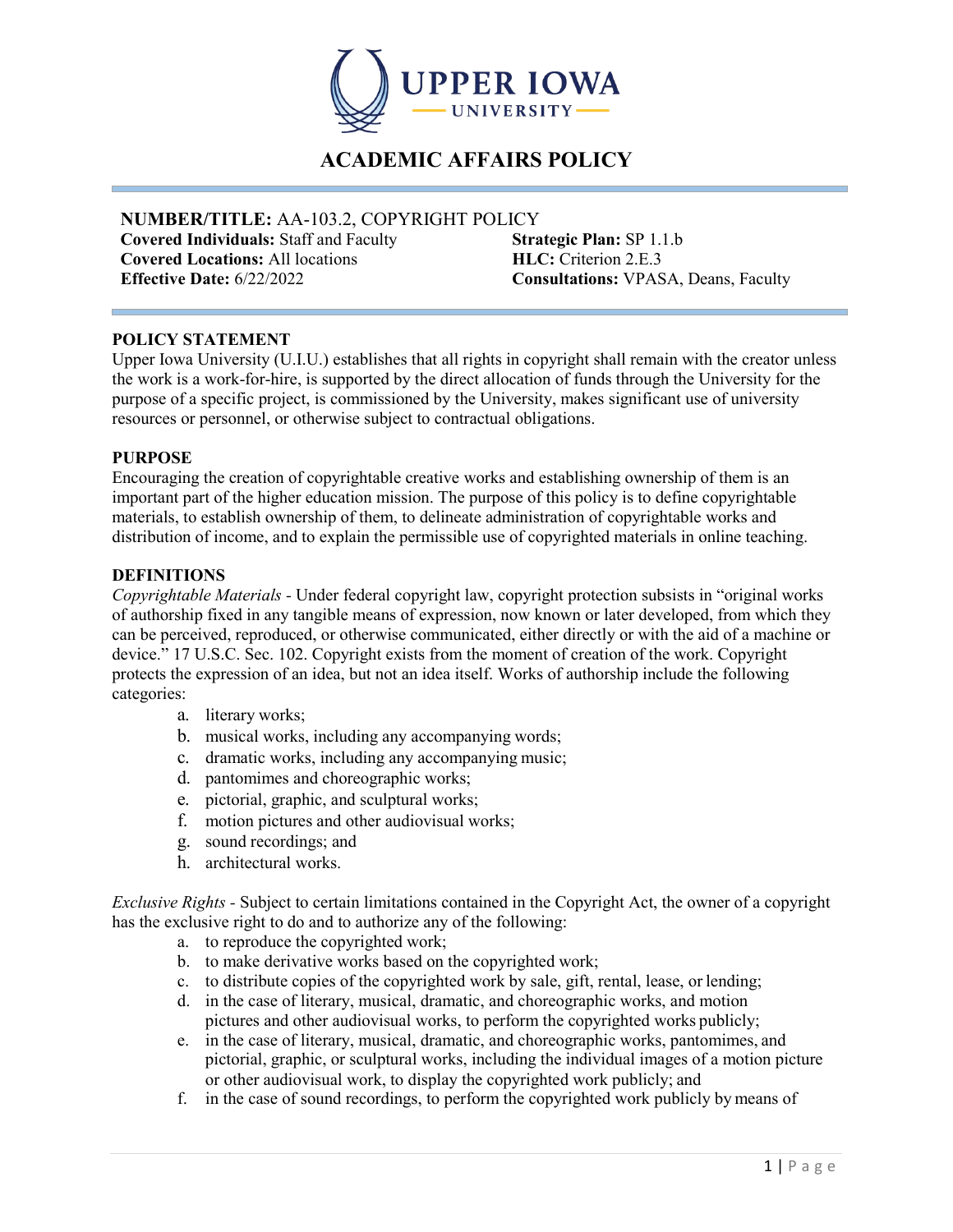digital audio transmission. 17 U.S.C. Sec. 106.

*Employee and Faculty -* The term "employee" shall mean any person receiving regular compensation from Upper Iowa University (University or U.I.U.) in exchange for specified services. University employees include faculty, staff, and administrators, whether full- or part-time. University employees do not include independent contractors or those persons whose primary connection to the University is that of students.

*Sponsored Research and Sponsored Projects -* The terms "sponsored research" and "sponsored projects" refer to research activities or other work performed by a University employee for compensation from any agency, organization, or person external to the University, which research activity or other work may result in the creation of copyrightable works.

*Substantial Use of University Resources -* Substantial use includes projects undertaken by a faculty member with the benefit of extraordinary funds, facilities, or opportunities which the faculty member would not ordinarily be entitled to have for any chosen project. Ordinarily available resources include office space and personal office equipment, office computer workstations, library, and other information resources, and the means of network access to such resources, including information available on University servers and the Internet, funding, and ordinarily available audio and video resources.

*Royalties -* The definition of net royalties shall be determined by agreement between the faculty author(s) and the University and incorporated into the specific written agreement as referenced in the first two paragraphs under Distribution of Income. It should be noted that tuition income does not constitute royalty income.

# **POLICY IMPLEMENTATION**

# OWNERSHIP OF WORKS CREATED BY FACULTY

Traditionally, faculty members at many colleges and universities are deemed to own the copyright in books, articles, instructional materials, and other scholarly writings. In recognition of this traditional practice, and specifically in support of faculty freedom to teach, write, and publish as they wish, the University affirms that copyrightable works created, made, or originated by a faculty member shall be the sole and exclusive property of the faculty author except when he or she voluntarily chooses to transfer such property in full or in part, or as described in the following cases:

- 1. Special projects. The University will own the copyright in works created by faculty members as part of a project the nature of which lies outside the normal academic or administrative duties of a faculty member as specified in the *Faculty Handbook* and where the faculty members enter voluntarily into a written agreement that such works will be owned by the University.
- 2. Sponsored research or sponsored project. Where copyrighted materials are created by an investigator in the course of sponsored research funded by an outside agency, copyright ownership will be determined by the applicable terms of the funding agreement.
- 3. Substantial use of University resources. Substantial use projects shall be identified as such early in the development stage, and a written agreement shall be executed between the faculty member and the University. The faculty member and the University shall jointly own such works.
- 4. Syllabi. Syllabi are jointly owned by the faculty members who create them and the University.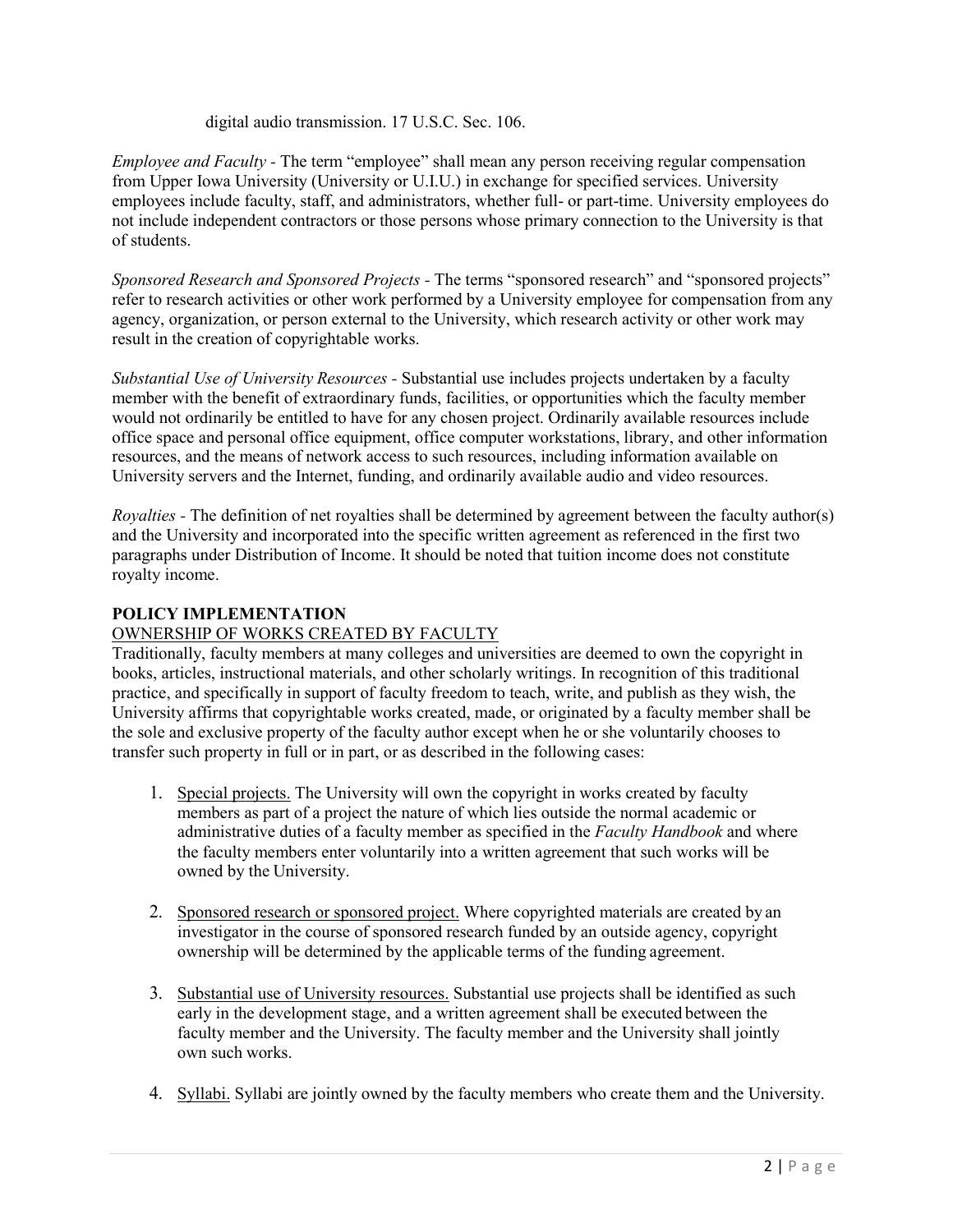They can be used by faculty if they teach elsewhere and by the Universityas master, syllabi to be used by all faculty teaching the same course.

## ADMINISTRATION OF COPYRIGHTABLE WORKS

- 1. Faculty Works Not Work-for-Hire For those works of which faculty members own the copyright, the faculty members are free to register the copyrights and are wholly responsible for protecting the works from infringement.
- 2. Institutional Works or Work-for-Hire

For those works of which the University owns the copyright, whether because the works were created by an employee other than a faculty member or were developed by a faculty member under a special project, the creator will disclose the creative works to the University as soon as possible after creation. Copyrightable creative works produced by employees other than faculty members are work-for-hire unless there is a written agreement to the contrary. Syllabi created in whole or in part by academic specialists or instructional designers are work-for-hire. The University will register the copyright if appropriate and protect the work from infringement if necessary.

3. Jointly Owned Works

For those works which are jointly owned by the University and one or more faculty members, the University will register the copyright, if appropriate, and will protect the work from infringement if necessary.

4. Works Created as Sponsored Research or Sponsored Projects

For those works created as a result of sponsored research or sponsored projects, the administration of the works will be determined by the terms of the sponsorship agreement.

5. Student-Created Works

Any copyrightable works resulting from student participation in faculty research projects will be owned by the faculty member(s), although it is assumed that such student participation will be credited.

#### DISTRIBUTION OF INCOME

1. Faculty-Created Works Owned by the University

For those faculty-created works assigned to, or initially owned by, the University, the creator will receive fifty percent of the net royalties which accrue to the University. The University portion of such net royalties will be administrated by Academic Administration. One-half of such royalties will be given to the University department of the creator of the work. Generally, the other half of the University's share of royalties will be used to stimulate further research if the royalties resulting from research; royalties resulting from course-related works will be used to fund further course development. The University reserves the right, at its discretion, to deduct from the University's share of royalty income, prior to any such distribution, expenses properly attributable to the development or protection of the material, including litigation, which may be incurred in enforcing or defending the copyright or in licensing the copyrightable material.

2. Faculty-Created Works Jointly Owned with the University For those works which are jointly owned by the University and one faculty member, fifty